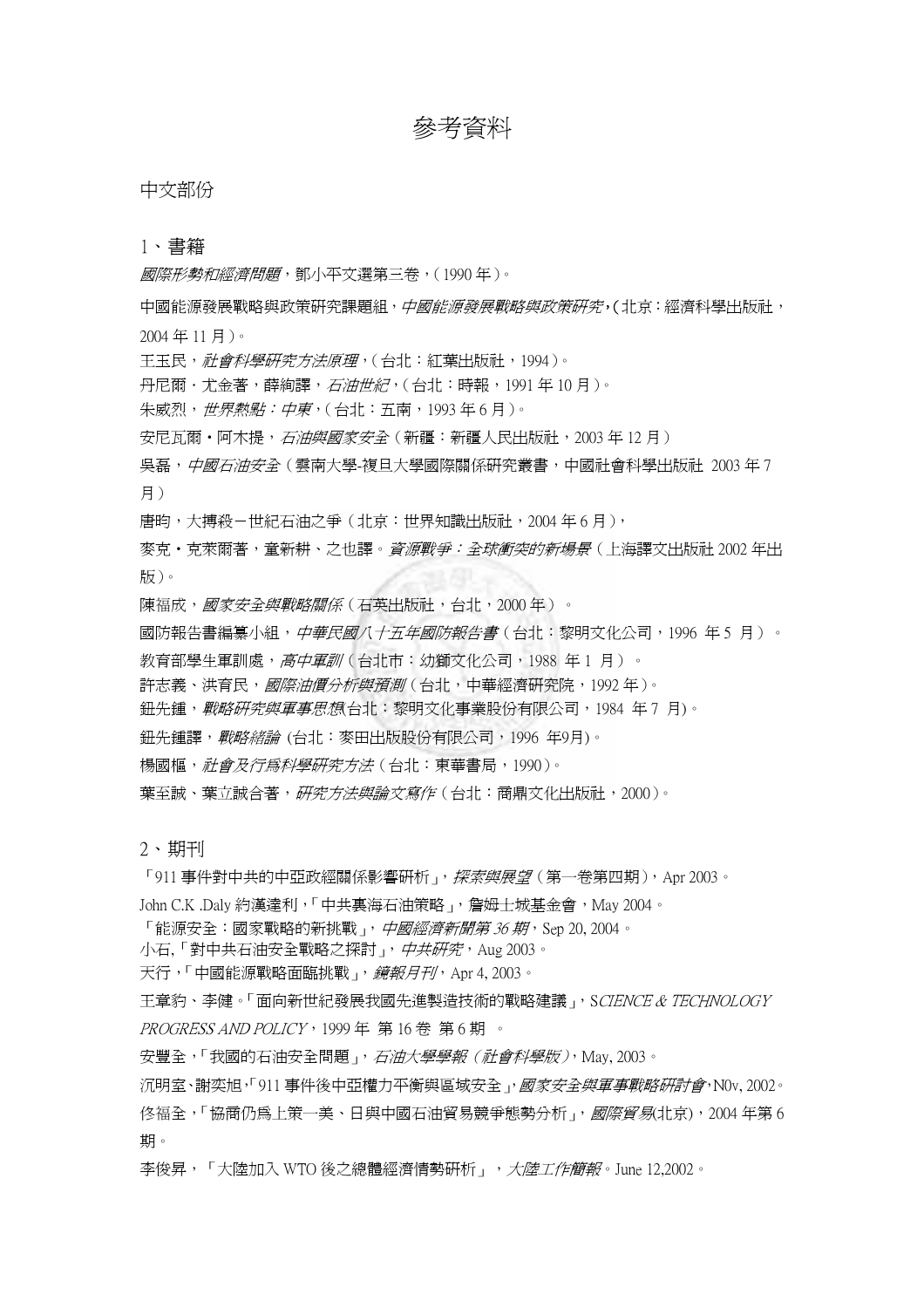李慕春,「世界石油現貨市場研究報告」。大連商品交易所研究部。May 2003。

金享真,理論探討:西方國際關系理論中新現實主義和新自由主義的國際合作論」。*國際論談*。 2004 年第 5 期。

孫壯志,「中亞五國的地緣戰略地位」, 東歐中亞研究(北京: 2000年第4期)。

徐小傑,中國:尋求全球能源安全策略,中國評論, Jun 2004。

張文木,「世界霸權與印度洋 —關於大國世界地緣戰略的歷史分析」。*戰略與管理*, 2001 年第 4 期。

韋章堯,中國應有成熟的石油安全戰略,*鏡報月刊*(香港), Apr 2003。

楊中強,「中亞石油與 21 世紀的中國石油安全 」, *國際論壇*(北京)Feb 2001。

游豐吉,「大陸石油工業現況及面臨的挑戰」, *中共研究*, 第三十五卷第七期。

蔣忠良,「中共之石油戰略與其對非洲關係」, 問題與研究, 第 42 卷, 第 4 期。

謝瑞瑜,「油價高漲對全球經濟影響」,產經資訊, 2004年,第 19期。

賀迎,「三大石油企業共築中國石油安全」,中國科技財富月刊, Nov 2003。

劉新華、秦儀,中國的石油安全及其戰略選擇,現代國際關係,第12期。

蔡勳雄、郭博堯,「全球石油安全存量情勢與我國因應建議」。*國政分析*, Nov 2001。

3、 論文

汪匡平,從地緣戰略觀點研析「九一一」事件後美國對「中國」石油安全挑戰 ,(台灣大學,2004 年 4 月)。

林典龍,中國能源安全戰略分析(國立中山大學大陸研究所碩士論文,2002年6月)。

沉明室、謝奕旭,911事件後中亞權力平衡與區域安全,(國家安全與軍事戰略研討會,2002年11 月)。

陳可乾,霸權爭奪石油與國際衝突:1973-2003年,(國立政治大學外交學系戰略與國際事務碩士在 職專班碩士論文,2003 年 6 月)。

4、 報紙

「中共開拓油路 海陸雙管齊下」, *中國時報*, Aug 1, 2004, 版 10。

「中共建珍珠鏈確保油源」, *中國時報*, 大陸版, Jan 19, 2005。

「中共加緊組建遠洋遊輪船隊保障國家石油安全」, 新華社, Jul 8, 2004。

「中國加快建設遠洋運油船隊」, *新華社*, May 25, 2004。

「石油戰略儲備中國將砸千億」,*聯合報*,May 9, 2004。3 版。

「美軍為何盯上麻六甲」,*半月談* (北京),Jun 7, 2004。

「非洲石油牽動中國能源神經」, 經濟參考報(北京), Jul 7, 2004, 3 版。

「海南應當建成中南海油氣開發加工補給基地」,*海南日報*, Jul 28, 2004。

「經濟安全:高增長中的突出命題」, *市場報*(北京), Apr 16, 2004。

李小寧,「中國石油戰略艱苦變型」, *上海證券報*, Mar 12, 2004。

李欣欣,「中國應參與國際價格對話」,中國瞭望周刊, Jun 21, 2004。

邱輝龍,「爭奪東海能源 日本參戰」, 工商時報, Jan 17, 2005。

林文集「孟代爾:港元美元化 有利亞洲建立單一貨幣」, 中央社, Oct 21, 2001

徐展堂,「中國能源困境及出路」, 文匯報, Aug 6, 2004。

連雋偉,能源短缺制約大陸經濟發展,工商時報,Dec 24, 2003。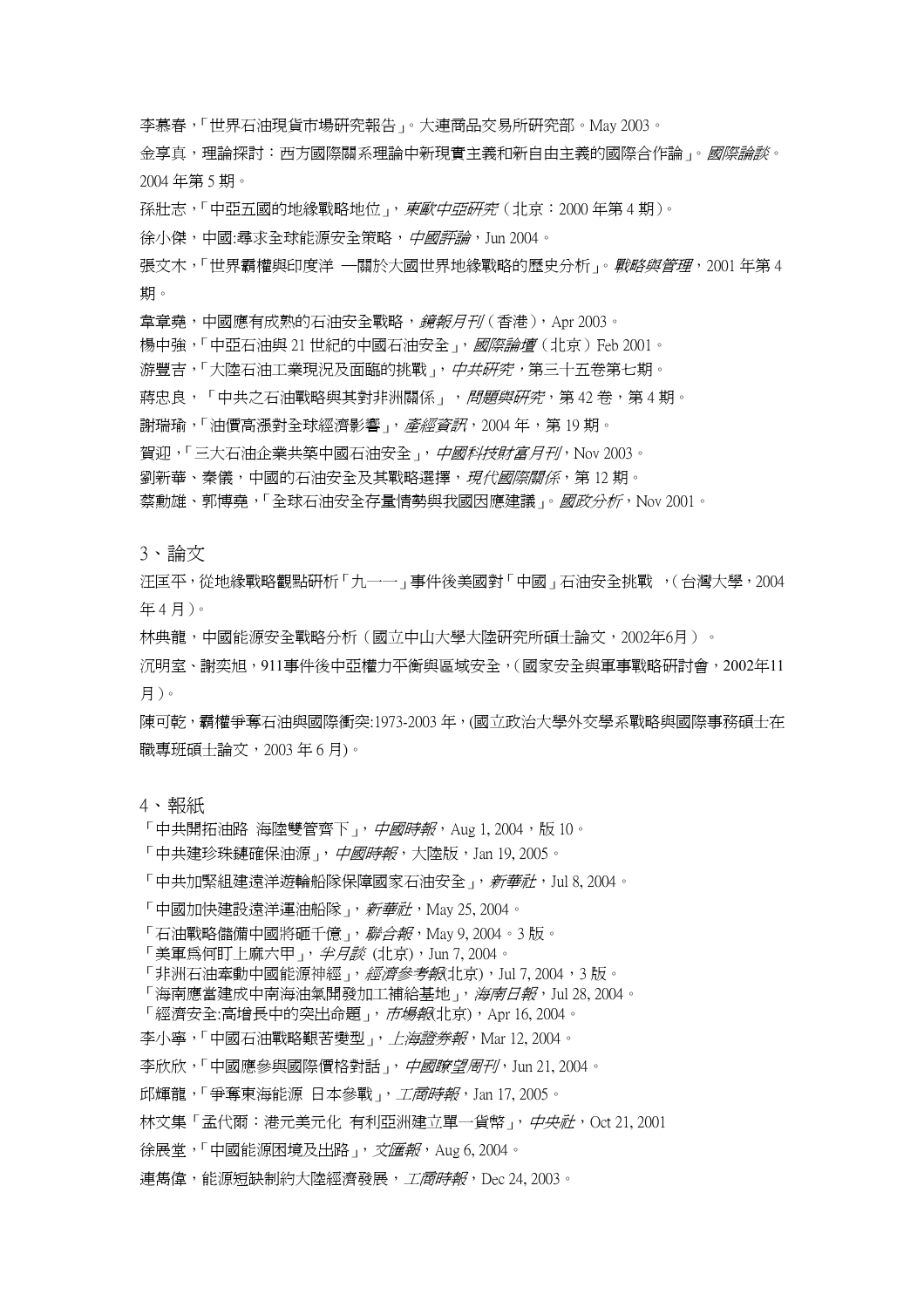5、 網站資料

中華人民共和國國家統計局網站 http://www.stats.gov.cn/

「中共與海灣國家加強經濟合作」,中新網,Jul 9, 2004。

http://news1.jrj.com.cn/news/2004-07-29/000000866917.html

「人民幣/一片喊升國際社會也有反對聲音」, ET TODAY 新聞, Aug 12, 2003 http://www.ettoday.com/2003/08/12/165-1496845.htm

「大陸決與加拿大 合鋪油路」,中國時報, Jan 9, 2005。

http://news.chinatimes.com/Chinatimes/newslist/newslist-content/0,3546,110505+112005010900069,0 0.html

「中海油與台灣中油簽訂合同」,新華網,May 22, 2002。

http://big5.xinhuanet.com/gate/big5/news.xinhuanet.com/chanjing/2002-05/22/content\_403983.htm

「中菲越三國聯合勘探南海石油 有望緩解石油供應」,京華時報,Mar 16,2005。

http://big5.ce.cn/cysc/nygd/200503/16/t20050316\_3332920.shtml

「中國石油工業十五規劃」,中國工商協會,May 9, 2002。

http://www.ica.gov.cn/ztxx/ztxx.htm

- 「大陸油荒衝擊地方經濟」,聯合報,Oct 14 ,2004 http://udn.com/NEWS/WORLD/WOR1/2305705.shtml
- 「大陸積極開拓油源 渤海挖到寶」,中國時報, Dec 26, 2004。

http://news.chinatimes.com/Chinatimes/newslist/newslist-content/0,3546,110505+112004122600067,0

0.html

「中國能源安全應該如何面對嚴峻的現實挑戰」,鳳凰網,Apr 2, 2004。

http://www.phoenixtv.com/home/zhuanti/xwshj/petrol01/petrol06/200404/02/233577.html

「中國石油安全之突破口到底在陸地還是在海洋」,華翼網。

http://todaychinese.com/news/17575.html.

「中國著手營建西油東送大動脈」,新華社,Jun 1, 2004。

http://www.caiec.org/projects/asia/0602flb.txt

「中國政府做好了入世準備嗎?」, 海外中國經濟學人學會。Jun 03, 2001。

http://www.cathay21.com/big5/economic/economic6.htm

- 「中國石油安全:不容忽視」,經濟日報,Nov 19, 2003。
- http://big5.ce.cn/cysc/ny/shiyou/t20031119\_211859.btk
- 「中國建立戰略石油儲備體系維護國家石油安全」,中國網,Sep 26,2004。
	- http://www.china.org.cn/chinese/2004/Sep/668361.htm
- 「中國發現四億噸級大油田」,大紀元,Jun 12,2004。
	- http://www.epochtimes.com/b5/4/6/13/n567395.htm

「中國石油問題分析:急需整體性長期戰略規劃」,南方早報,Apr 27, 2004。

http://www.china.org.cn/chinese/2004/Apr/553070.htm

「中國每年平均將建造兩座核反應堆」,中央社,Jan 16,2005。

http://news.pchome.com.tw/crossstraits/cna/20050116/index-20050116114423180069.html

「中國戰略石油儲備基地一期工程全面鋪開」, 新華網, Jan 26, 2004。

http://www.jhnews.com.cn/gb/content/2004-06/26/content\_292252.htm

「今年中國電力供求情況依然偏緊」,中央社,Jan 8,2005。

http://news.pchome.com.tw/finance/cna/20050108/index-20050108184751180188.html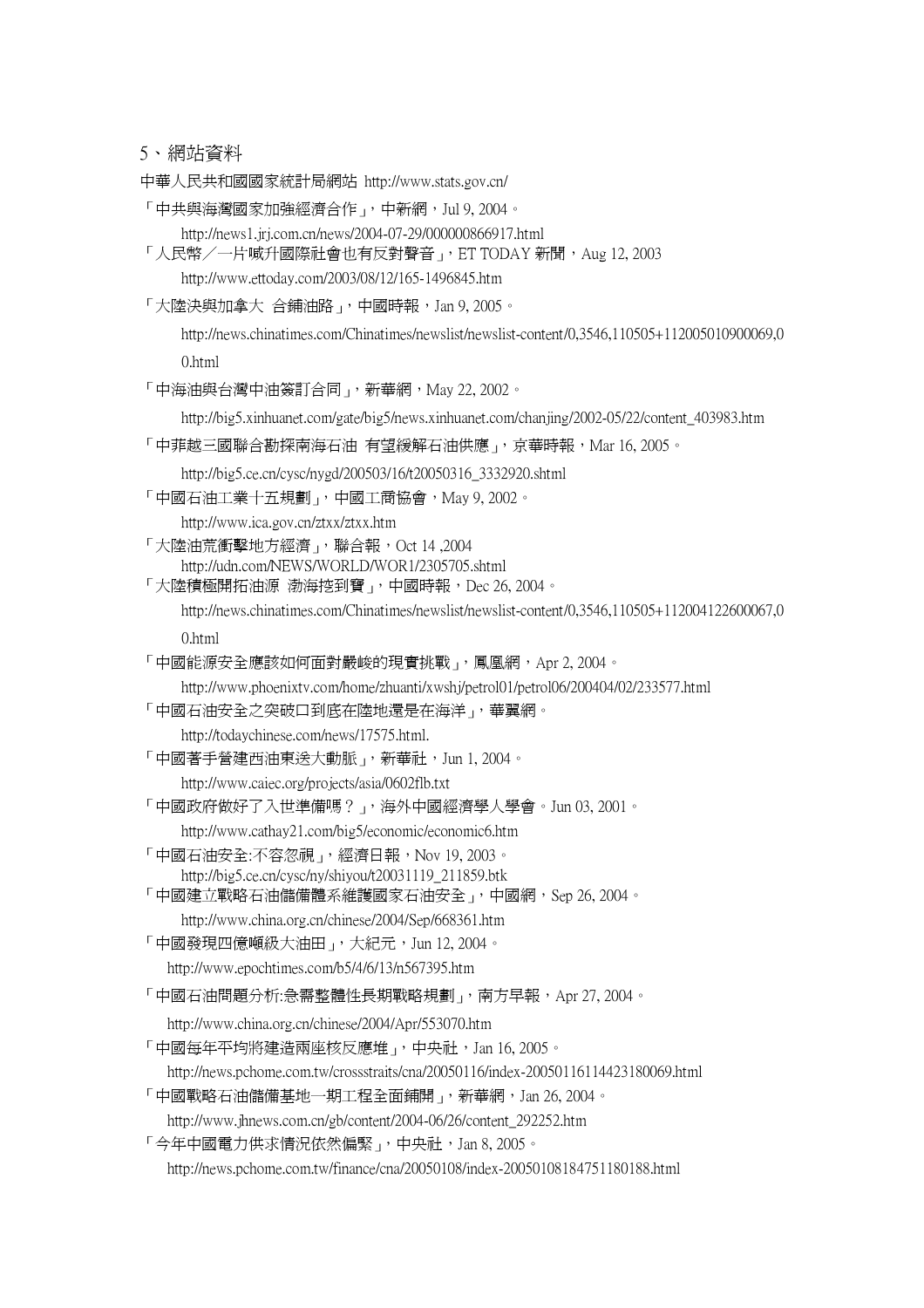「中共將入股尤科斯子公司」,中國時報, Jan 3, 2005

http://news.chinatimes.com/Chinatimes/newslist/newslist-content/0,3546,110505+112005010300071,00. html

- 「中國已成為世界第二大能源消費國」,中央社,Nov 4,2004 http://news.pchome.com.tw/finance/cna/20041104/index-20041104152348180217.html 「日本斷定中共潛艦侵入 提抗議要求道歉」,中央社,Nov 23, 2004。 http://udn.com/NEWS/WORLD/WOR1/2346508.shtml 「中國明年可能因伊朗石油問題遭到美國壓力」,中央社, Dec 22, 2004。 http://tw.news.yahoo.com/041222/43/1aam8.html 「石油新巨人? 大陸中海油 130 億美元 併美加聯油」,中國時報,Jan 8, 2005。 http://news.chinatimes.com/Chinatimes/newslist/newslist-content/0,3546,110505+112005010800063,00. html 「石油與戰略」,星辰在線, Jan 2, 2004 http://www.csonline.com.cn 「我國石油資源戰略 」,國家計委宏觀經濟研究院研究報告。July , 2002。 http://www.usc.cuhk.edu.hk/wk\_wzdetails.asp?id=2450 「伊朗表態願優先對中國輸出能源」,中央社,Nov 7,2004。 http://udn.com/NEWS/WORLD/WOR3/2335751.shtml 「我國可控熱核聚變實驗研究獲重大突破」,中國科學院,Apr 5, 2003。 http://www.cas.cn/html/Dir/2003/04/05/0281.htm 「我國加快東海油氣開發步伐」,解放軍報, Jun 27, 2000。 http://www.pladaily.com.cn/pladaily/20000627/gb/20000627001071\_China.html 「美:中國有條石油珍珠鏈」,香港商報,Jan 23, 2005。 http://www.cnwnc.com/20050124/ca1398218.htm 「美日共同新戰略 抑制中共軍事力發展」,中國時報,Jan 15,2005。 http://news.chinatimes.com/Chinatimes/newslist/newslist-content/0,3546,110504+112005011500066,00. html 「政策轉變 挑釁味濃 日把中共當假想敵」,聯合報,Nov 9, 2004. http://udn.com/NEWS/NATIONAL/NATS3/2338738.shtml 「突破俄、美、日、印包圍 中國能源五極外交」,21 世紀經濟報導,Mar 2004。 http://business.sohu.com/2004/03/17/51/article219465169.shtml 「俄羅斯美國爭奪裏海石油 中哈線改變裏海格局?」,國際在線。Aug 11,2004。 http://big5.chinabroadcast.cn/gate/big5/gb.chinabroadcast.cn/3821/2004/08/11/107@262401.htm 「專家認為,中國應推行『走出去』、『多元化』策略應對能源挑戰」,新華社,Feb 25, 2004。 http://news3.xinhuanet.com/newscenter/2004-02/25/content\_1331347.htm 「『排汙權』該如何交易?」,中國企業報,Jan 31, 2003。 http://www.china.org.cn/chinese/OP-c/270901.htm 「渤海大油田開發」,新華網,Jun 25, 2002。
	- http://news.xinhuanet.com/chanjing/2002-06/25/content\_456591.htm
- 「能源節約與資源综合利用"十五"規劃」,中國環境資源信息網,May 24, 2004。

http://www.cern.gov.cn/NewsInfo.asp?NewsId=200405240017

「溫家寶強調中國油氣資源戰略六方針」,龍虎網,Jun 2, 2004。

http://news.beelink.com.cn/20040625/1614438.shtml

「缺油之痛在中國蔓延,石油安全中國何以解憂」,中國新聞網,Apr 13, 2004。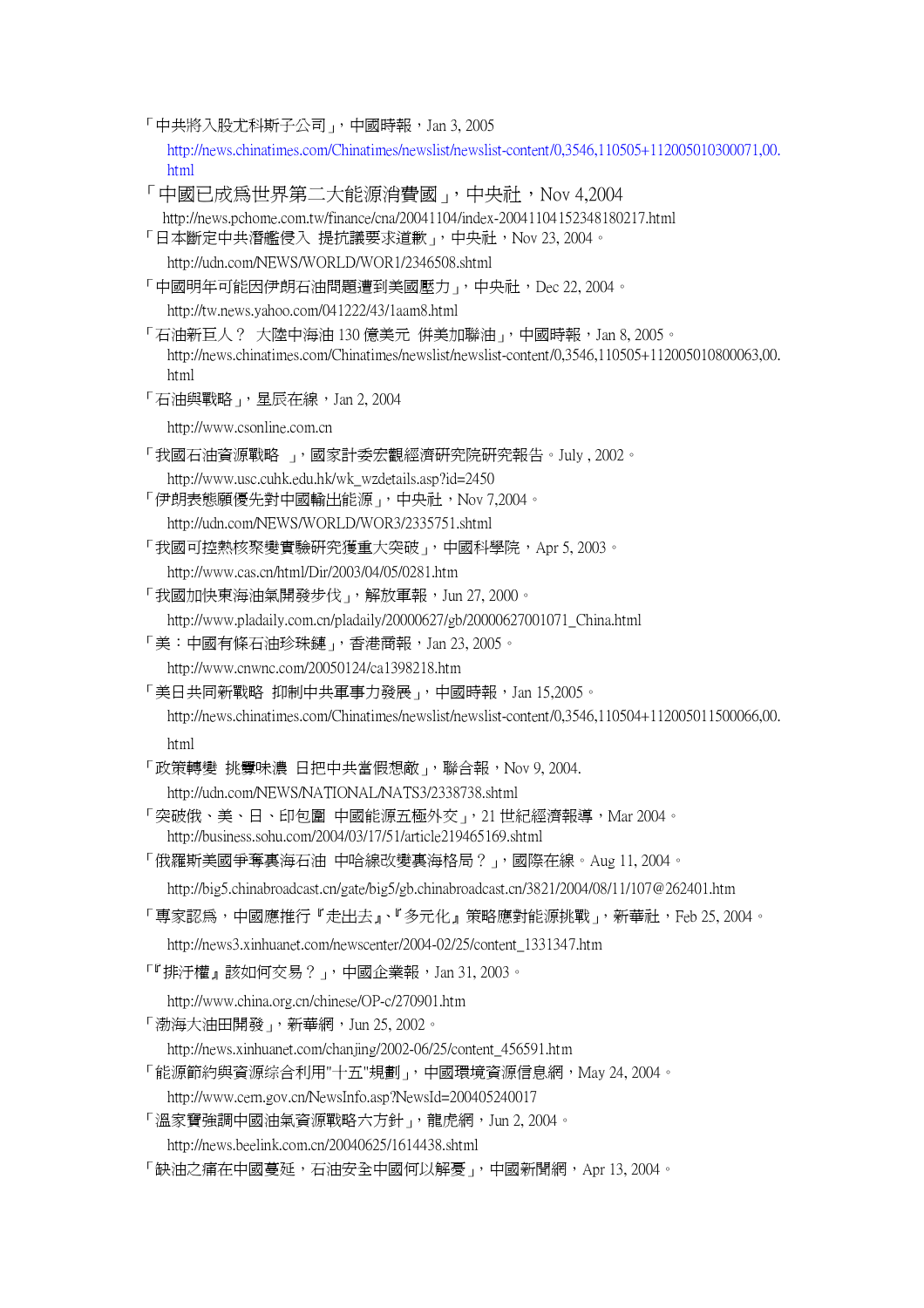http://news.rednet.com.cn/Articles/2004/04/549524.HTM

「普丁今抵北京 敲定邊界協定」,中時電子報,Oct 14 2004。

http://news.chinatimes.com/Chinatimes/newslist/newslist-content/0,3546,110505+112004101400092,00. html

「透視伊拉克危局 重塑世界秩序的大撞擊」, 新華網。Mar 4, 2003。

http://news.tom.com/Archive/1003/2003/3/4-52406.html

- 「解決麻六甲困境 大陸要開闢泰南運油通路」,中廣新聞網,Jan 7, 2005。 http://tw.news.yahoo.com/050107/4/1crux.html
- 「雲南倡建中緬油管提高油源安全度」中央社, Jan 15, 2005。 http://news.pchome.com.tw/finance/cna/20050115/index-20050115103646180042.html
- 「新疆今年可望成爲中國最大天然氣產區」,中央社,Jan 6,2005。

http://news.pchome.com.tw/finance/cna/20050106/index-20050106163008180170.html

- 「經濟全球化與國家石油安全戰略密切相關」,中經網。Jun 21, 2000。
- http://www.future-china.org/fcn-tw/200008/2000080611.htm
- 「確保能源運輸 中共將沿中東至南海建戰略防線」,中國時報,Jan 23,2005。 http://news.chinatimes.com/Chinatimes/newslist/newslist-content/0,3546,110505+112005012300064,00. html
- 「學者:能源消費量激增 影響全球原油供給安定」中央社。Nov 11, 2004。

http://news.pchome.com.tw/finance/bcc/20041111/index-20041111073900210070.html

- 「關於國民經濟和社會發展第十個五年計劃綱要的報告」,中國巨集觀經濟資訊網,Apr 31, 2001 http://www.macrochina.com.cn/zhzt/000055/001/20010430003965.shtml
- 「機械行業異軍突起」,天津工業網, Aug 21, 2002。
	- www.tjbbc.com.cn/hywz/yejin/disp\_hyxx.asp?recno=34318
- 王曦、朱和、孫珍英,「『入世』後中國石油石化工業面臨的國際國內競爭環境分析」,中國商業 報告,Sep 19, 2000。

http://www.chinainfobank.com/report/wto/0922/WTOFOR12/0919.htm

- 平可夫,「石油將決定台海戰爭」,加拿大漢和情報中心, Oct 13, 2004。
	- http://www.appledaily.com.tw/template/twapple/art\_main.cfm?loc=TP&sec\_id=5&art\_id=1299395&sho wdate=20041012
- 石曉虎 司銀濤,「中國和平崛起面臨的六大安全挑戰」,Jun 2, 2004。

hnp://www.china.com.cn/chi@ese/OP-c/577596.htm;

- 任海平。「世界能源地緣政治格局新變化」,中國軍轉民, Apr 2004。 http://www.xslx.com/htm/gjzl/dyzz/2004-05-13-16842.htm
- 任海平,油氣資源牽動地緣政治,中國社科院世界經濟與政治研究所,Jul 29, 2004。 http://www.people.com.cn/GB/guandian/8213/8309/28296/2675203.html
- 尹繼武,「美國對外政策的層次分析」,中國政治學,6 Sep 2003, http://www.ccrs.org.cn/2233/ReadNews.asp?NewsID=1493
- 沙亦強,「中國能源走進"荒"時代 求解 21 世紀的 4 個問號中國投資,,中國網,Nov 10, 2004 http://big5.china.com.cn/chinese/jingji/700775.htm
- 李琳,「泰納線中國支線談判有望率先啓動」, 北京晨報, Jan 05, 2005。

http://www.china.org.cn/chinese/EC-c/747864.htm

李榮華,「話說石油與戰爭,華夏經緯網」,http://www.huaxia.com/zk/zkwz/00247350.html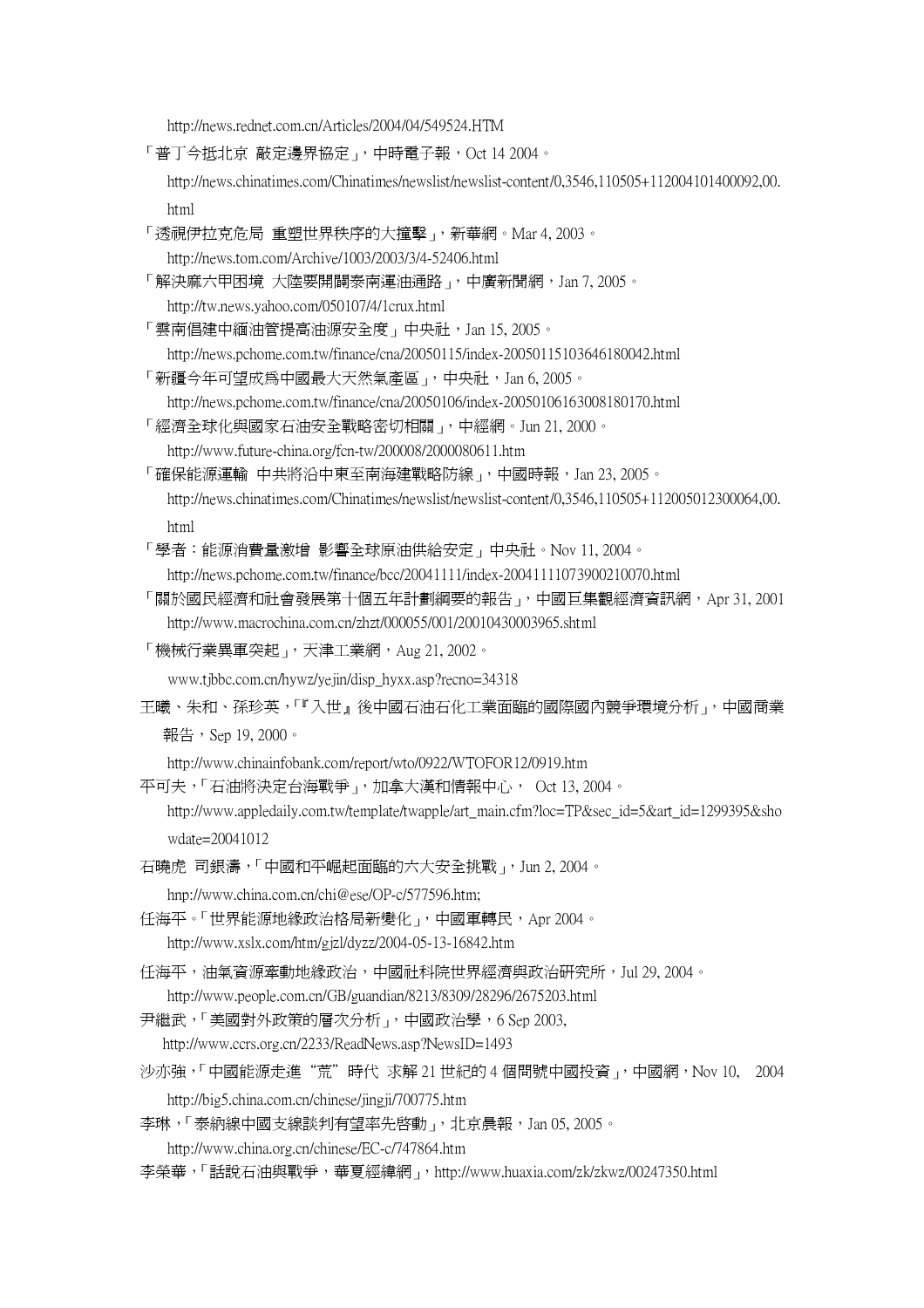- 林文集,「吳釗燮希望來年兩岸關係可雞鳴破曉」,中央社, Jan 23, 2005。 http://news.pchome.com.tw/internation/cna/20050123/index-20050123005108180004.html
- 林克倫,「中日石油戰爭 延燒庫頁島」,中國時報, Nov 04, 2004. http://news.chinatimes.com/Chinatimes/newslist/newslist-content/0,3546,110505+112004110400087,00. html
- 周彥武,「石油、伊拉克、安大、南海」, XSLX, Feb 24, 2004 http://www.xslx.com/htm/gjzl/zlps/2004-02-24-16170.htm
- 武小欣,余順生,「上半年經濟形勢:工業增速下降價格上漲明顯」,人民網,
	- http://www.people.com.cn/GB/jingji/1037/2698542.html
- 於慧堅,「探採煉合一 中共入非搶油」,中國時報, Jan 24, 2005。 http://news.chinatimes.com/Chinatimes/Moment/newfocus-index/0,3687,940124012+0+0+085056,00.ht
	- ml
- 胡國智、顏怡文,「第二次波灣戰爭核生化作戰之研析」,Sep 2003。
	- http://www.mnd.gov.tw/division/~defense/mil/mnd/mhtb.htm
- 曹新,「中國石油安全的挑戰和對策」,中國經濟時報,Dec 30, 2004。
	- http://theory.people.com.cn/GB/40536/3089370.html
- 祖國斌。「未來世界石油來源格局分析」,中國油氣網,Aug 2004。
	- http://www.xslx.com/htm/gjzl/dyzz/2004-05-13-16842.htm
- 章長蓉,「戰略邏輯」,Dec 6, 1996。
	- http://www.future-china.org/fcn/ideas/stgy\_lgk.htm
- 陳世昌,「中共現代艦巡弋東海 日本緊張」,聯合報, Jan 26, 2005。 http://udn.com/NEWS/WORLD/WOR1/2482662.shtml
- 舒先林,石油:中共能源安全的核心與國際戰略。(長江大學經濟學院,荆州,Mar 2004) http://www.spc.com.cn/spcspc/Chinese/tep/2004/200403/js-3.htm
- 黃菁菁,「日本在東海天然氣田附近發現二艘中國驅逐艦」,中央社, Jan 25, 2005。
	- http://news.pchome.com.tw/internation/cna/20050125/index-20050125004608180004.html
- 郭博堯,「中國大陸石油安全戰略的轉折」,財團法人國政發展基金會。
- http://www.npf.org.tw/PUBLICATION/SD/093/SD-R-093-002.htm
- 馮玉軍,國際石油戰略格局面臨"洗牌",人民網,Apr 9,2003。
- http://www.people.com.cn/BIG5/news/6056/20030409/967128.html
- 張景勇,「兩大農業成果入選」,北京農業信息網。
	- www.agri.ac.cn/agri\_net/21/ua549ny.htm
- 鄭偉靜,「中共能源外交與策略」,中國戰略研究,Sep 8, 2004。
	- http://www.future-china.org/fcn/ideas/fcs20040908-1.htm
- 謝震南,「美日共識: 建構對中關係為亞太安保最大課題」,中央社, Jan 14, 2005。
- http://news.pchome.com.tw/internation/cna/20050114/index-20050114104050180030.html
- 博鰲亞洲論壇,「中石化董事長李毅中發言全文」,中國網,Apr 13, 2002。
	- http://big5.china.com.cn/chinese/BoaoForum/131857.htm
- 韓德奇、袁旦、王盡濤、劉惠麗。「生物柴油的現況與發展前景」,Feb, 2002
	- http://www.spc.com.cn/spcspc/Chinese/tep/2002/200204/sc-01.HTM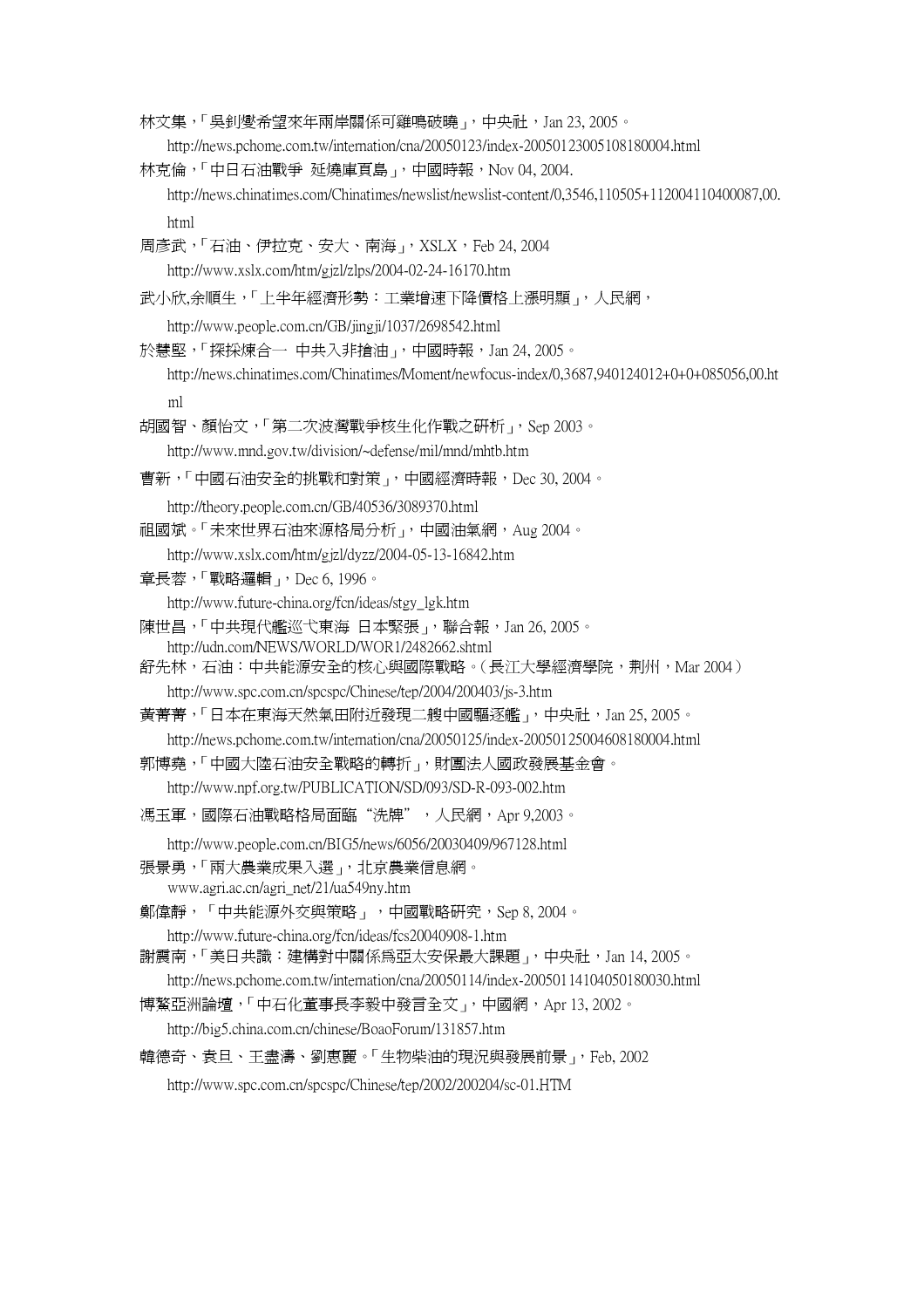# 英文部份

## 1、 書籍

Downs, Erica S, Chinas quest for energy security, Santa Mooica : RAND Coporation 2000. Giddens, Anthony. The third way: the renewal of social democrac, Cambridge : Polity Press; Malden, MA : Blackwell Publishers, 1998. Scobell, Andrew , China's Growing Military Power, Strategic Studies Institute, U.S. Army War College. Sep 2002.

Spanier, John W: Games nations play Washington, D.C. : CQ Press, c1987 6th ed.

R.A.C. Parker, The Second World War, New York :Oxford University Press, 1989.

### 2、 期刊

"Asia: In the pipeline; The oil wars;" The Economist. Vol. 371, (May1,2004).

Cole, Bernard D. "Oil for the Lamps of China-Beijing's  $21^s$  century Search of Engerny", Institute For Ahrari, Ehsan, "The Strategic Future of Central Asia: A View from Washington." Journal of International Affairs, (Spring 2003).

National Strategic Studies. Washington, D.C. (Oct 2003).

Lewis, Steven W. Survival. London: (Spring 2002).

Salameh, Mamdouh G. "A Third Oil Crisis?", Survival, Vol. 43, No.3, (2001).

# 3、報紙

"Asian Rivals Put Pressure On Western Energy Giants", WALL STREET JOURNAL, January 10, 2005, p A1.

White, GregoryL. "Yukos CEO Offers Doubts On Outcome of Tax Case" THE WALL STREET JOURNAL, June 10, 2004, p B2.

White, GregoryL, "Putin Urges Push To Boost Exports Of Russian Oil", THE WALL STREET JOURNAL , May 27,2004, p18.

#### 6、 網站資料

"China country Analysis and Brief,"July 2004,

http://www.eia.doe.gov/emeu/cabs/china.html

"2001 in review", British Petroleum, BP, 2002。

http://www.bp.com/centres/energy2002/2001in

"China's Growth Fuels Record Crude Imports," Reuters, 12 January, 2004. http://www.nytimes.com/reuters/business/business-energy-china-oil.html

"China country Analysis and Brief",EIA.DOV.GOV. July 2004

http://www.eia.doe.gov/emeu/cabs/china.html

"Caspian Sea Regal Legal Issues," Energy Information Administration, U.S.,